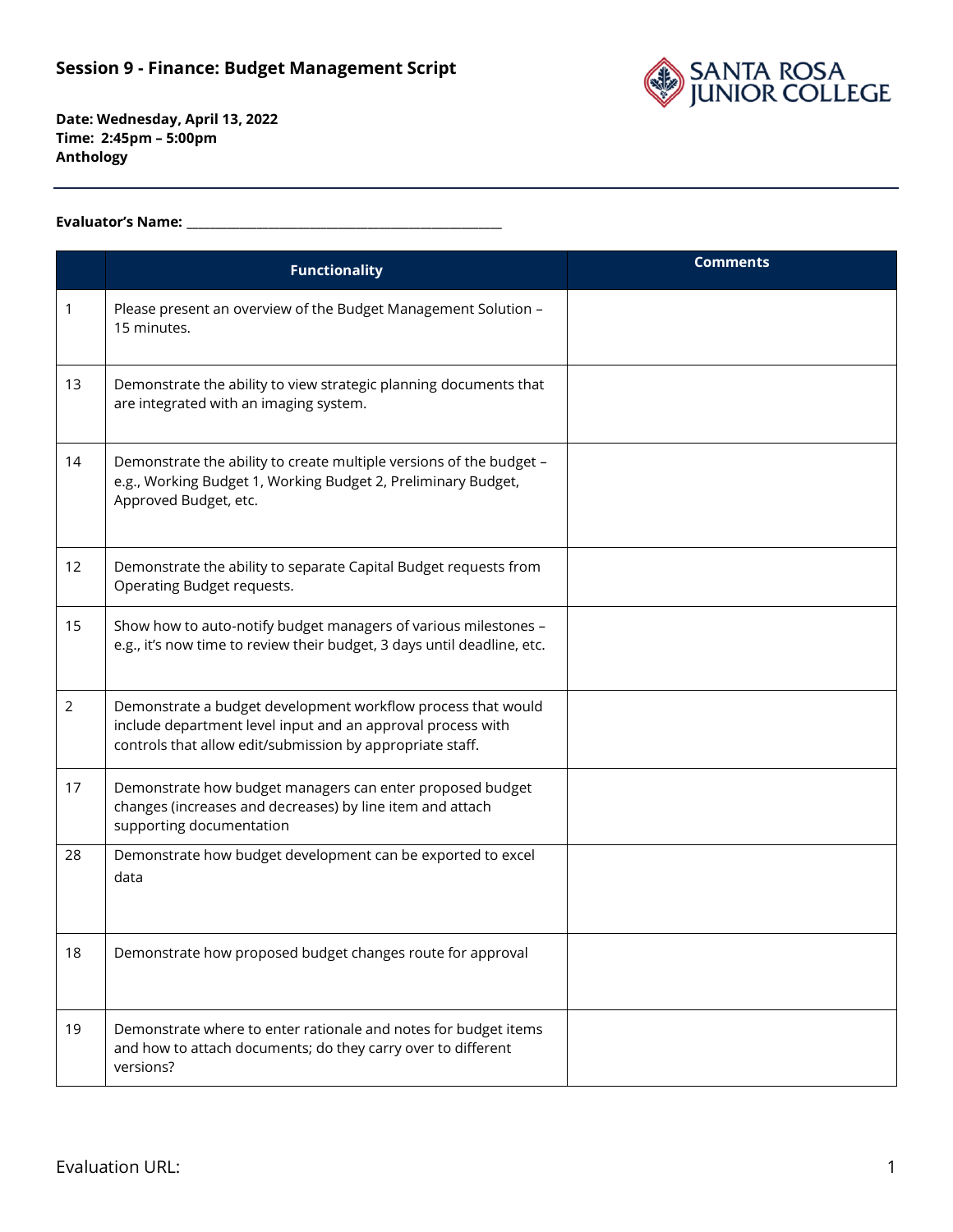

|    | <b>Functionality</b>                                                                                                                                                                                       | <b>Comments</b> |
|----|------------------------------------------------------------------------------------------------------------------------------------------------------------------------------------------------------------|-----------------|
| 23 | Demonstrate how the online review / rejection<br>/modification/approval of departmental budgets can be done by<br>higher-level Managers or Business Officers                                               |                 |
|    | a. Then auto-notify those affected by changes                                                                                                                                                              |                 |
| 25 | Demonstrate the posting of the preliminary and adopted budgets to<br>the General Ledger                                                                                                                    |                 |
| 22 | Demonstrate the ability to view strategic planning documents that<br>are integrated with an imaging system.                                                                                                |                 |
| 3  | With respect to the preparation of a budget for a new fiscal year,<br>demonstrate rollover of budget from prior fiscal year with the<br>exclusion of specified items.                                      |                 |
| 10 | Demonstrate the carryover of remaining balances in department<br>accounts from prior year.                                                                                                                 |                 |
| 27 | Demonstrate budget transfers and budget changes capability from<br>requestor (routed for approvals), that will be done throughout the<br>year to create a revised budget and any impact on Adopted Budget. |                 |
| 5  | Demonstrate how the system can develop the budget utilizing data<br>from HR records for salary and benefits and payroll records for non-<br>positioned salary and benefits                                 |                 |
| 6  | Demonstrate the utilization of position data from the HR module:                                                                                                                                           |                 |
|    | Positions should include all salary components (step<br>a.<br>advances, shift, stipends, allowances, etc.)                                                                                                 |                 |
|    | Account distributions vary based on component, may be<br>b.<br>different for the new fiscal year from the current.                                                                                         |                 |
|    | Update based on projected compensation grade changes.<br>c.                                                                                                                                                |                 |
|    | Update Individual positions that change after the initial<br>d.<br>load.                                                                                                                                   |                 |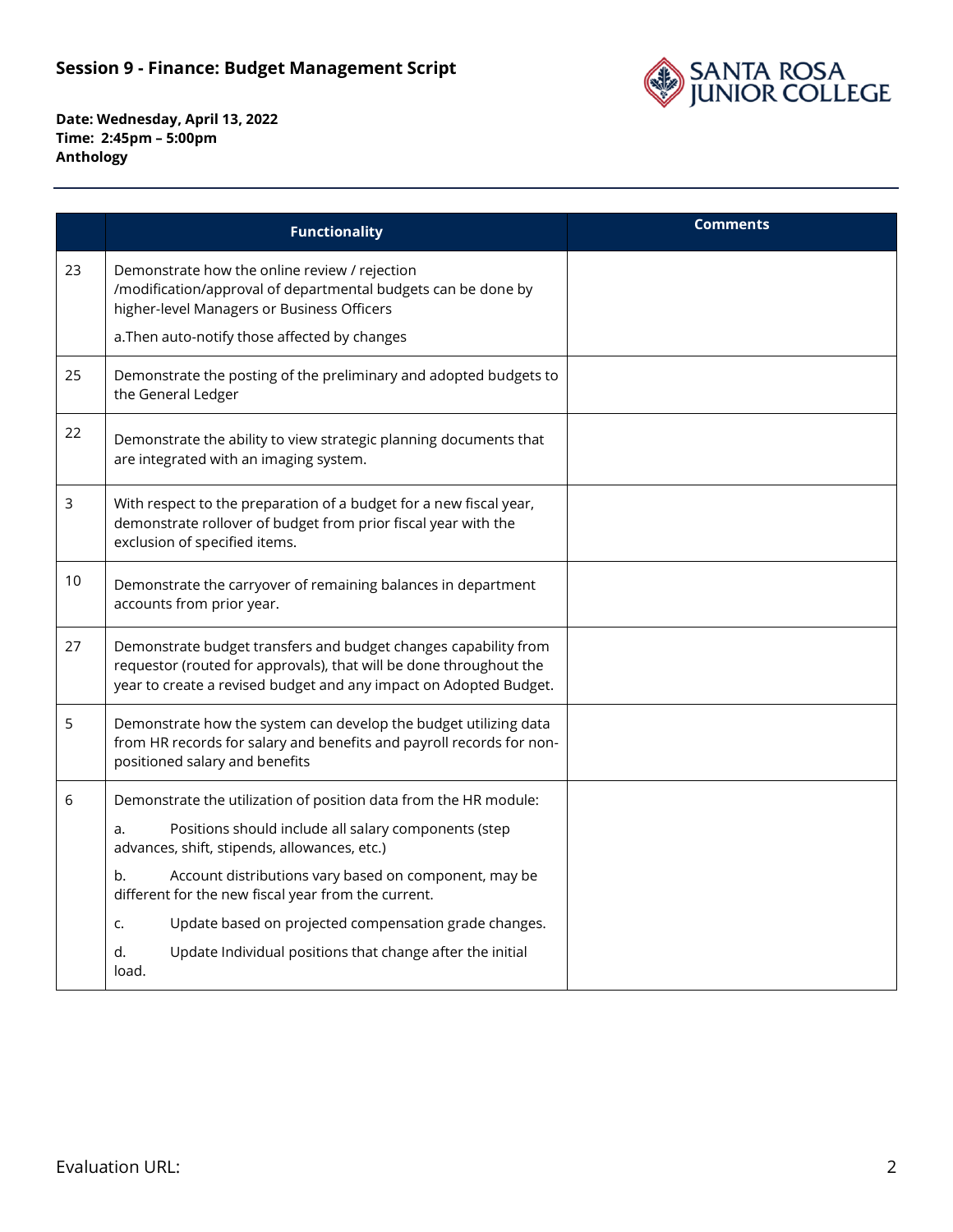

|    | <b>Functionality</b>                                                                                                                 | <b>Comments</b> |
|----|--------------------------------------------------------------------------------------------------------------------------------------|-----------------|
| 7  | Demonstrate the automatic calculation of benefits for budget<br>changes to salary lines                                              |                 |
|    | Budget benefits based on positions (percentage and<br>a.<br>amount)                                                                  |                 |
|    | Position- based benefits may have different account<br>b.<br>distributions                                                           |                 |
|    | Allow for projected increase in position-based benefits.<br>c.                                                                       |                 |
| 8  | Show how we can Add New and Open positions to budget<br>projections.                                                                 |                 |
|    | Position may be vacant for a portion of the new fiscal year.<br>a.                                                                   |                 |
|    | Benefit "package" for vacant positions.<br>b.                                                                                        |                 |
| 9  | Demonstrate how non-positioned salary and benefit budgets are<br>handled for budget development.                                     |                 |
| 20 | Show how the system can mark some account codes as view-only -<br>e.g., salary, benefits, etc.                                       |                 |
| 11 | Demonstrate how the system can run a trend for line items over a<br>user-specified number of years.                                  |                 |
| 16 | Demonstrate how budget managers can run historical reports for<br>use in budget development process                                  |                 |
| 21 | Show how queries can be run throughout the process - e.g., by<br>Division/Departments etc., including both budget and actual totals. |                 |
| 24 | Demonstrate how to extract summarized and detailed budget data<br>for reporting to the Board of Trustees or Executives               |                 |
| 26 | Demonstrate the ability to pull comparative and singular reports on<br>various/multiple budgets (Adopted, Tentative, Revised)        |                 |
| 4  | Demonstrate the ability to prepare multi-year budget projections: 5<br>or 10 years out.                                              |                 |
| 30 | Demonstrate ability for there to not be a budget associated with<br>fund                                                             |                 |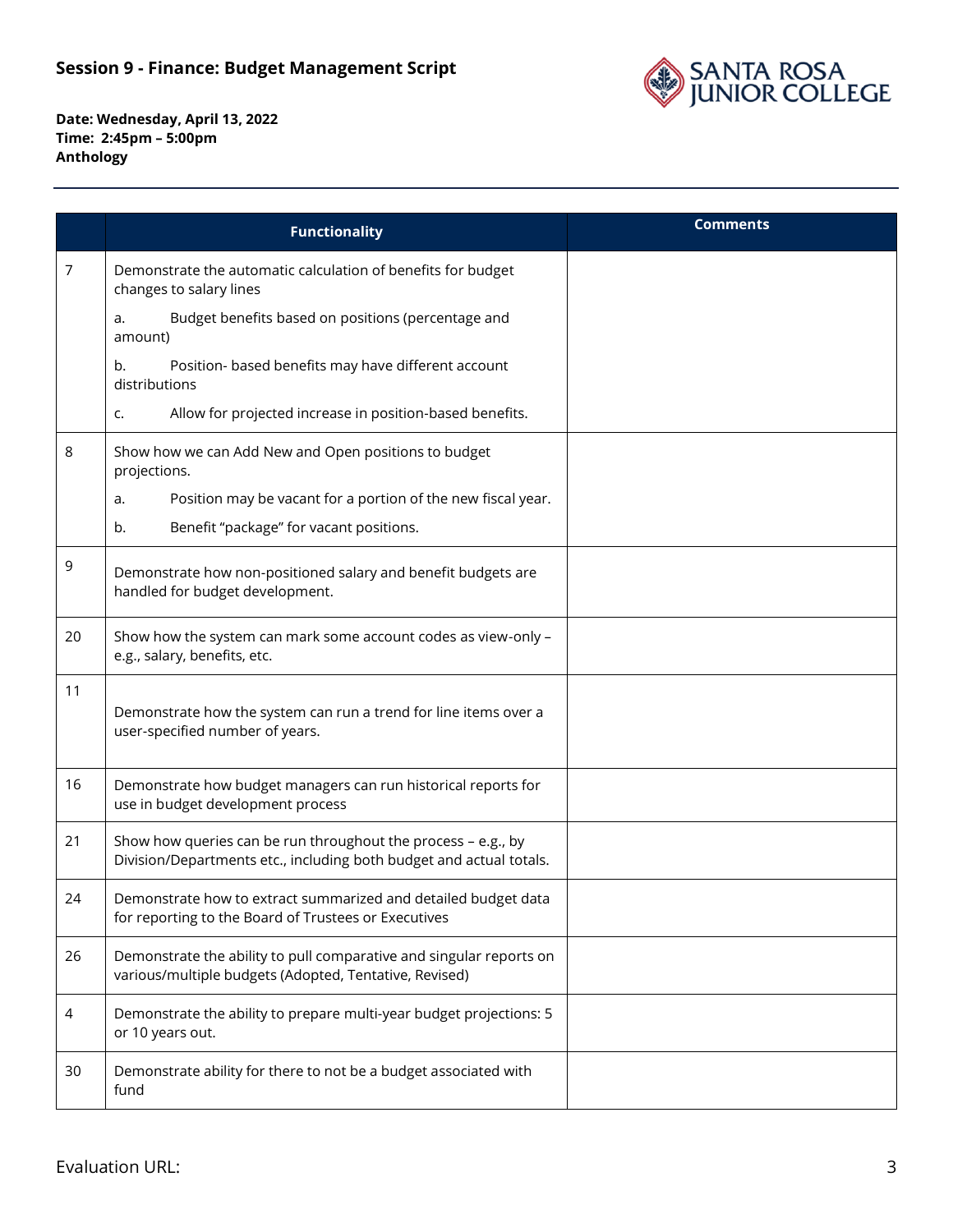

|    | <b>Functionality</b>                                                                                         | <b>Comments</b> |
|----|--------------------------------------------------------------------------------------------------------------|-----------------|
| 29 | Demonstrate ability to upload information (JE) and ability to create<br>accounts (based on user permissions) |                 |